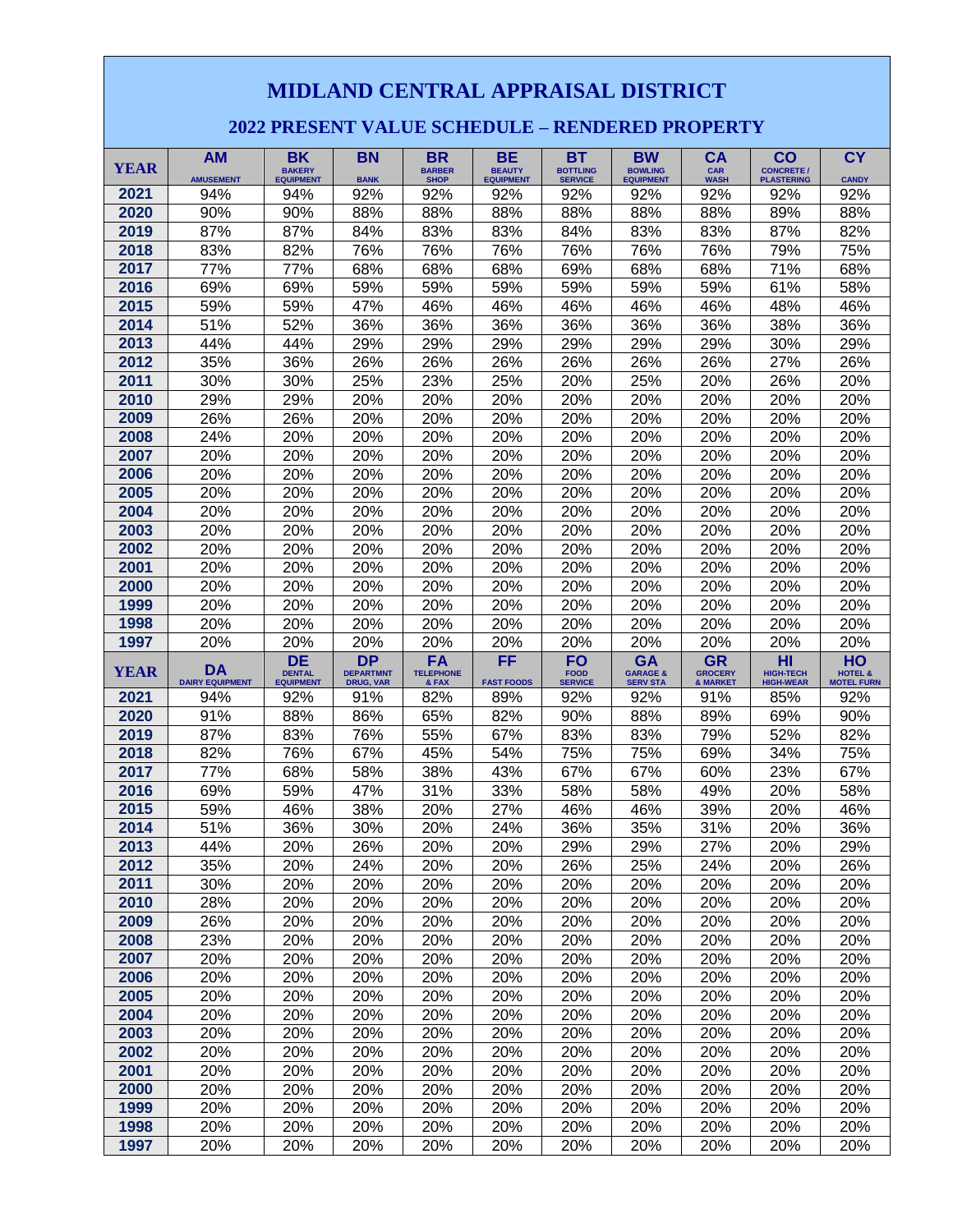# **MIDLAND CENTRAL APPRAISAL DISTRICT**

### **2022 PRESENT VALUE SCHEDULE – RENDERED PROPERTY**

| <b>YEAR</b>  | <b>HM</b><br><b>HIGH-WEAR</b>                      | IC<br><b>REFRIGTN &amp;</b>                     | IN<br><b>INDUSTRIAL</b>                            | LA<br><b>LAUNDRY &amp;</b>                   | LE<br><b>LEASEHOLD</b>     | LT<br><b>LETTER</b>                              | <b>MD</b><br><b>HOSPITAL</b>                      | MI<br>MISC.                                          | <b>MO</b><br><b>MORTUARY</b>                           | <b>MT</b><br><b>METAL MACH</b>                  |
|--------------|----------------------------------------------------|-------------------------------------------------|----------------------------------------------------|----------------------------------------------|----------------------------|--------------------------------------------------|---------------------------------------------------|------------------------------------------------------|--------------------------------------------------------|-------------------------------------------------|
| 2021         | <b>MEDCL EQUP</b><br>80%                           | <b>ICE PLANT</b><br>92%                         | <b>LAB EQUIP.</b><br>92%                           | <b>DRY CLNG</b><br>92%                       | <b>IMPRVMNT</b><br>10%     | <b>SHOP SERV</b><br>92%                          | <b>DOCTOR</b><br>92%                              | <b>EQUIPMENT</b><br>92%                              | <b>EQUIPMENT</b><br>92%                                | <b>SHOP</b><br>92%                              |
| 2020         | 65%                                                | 88%                                             | 88%                                                | 88%                                          | 10%                        | 88%                                              | 90%                                               | 88%                                                  | 88%                                                    | 88%                                             |
| 2019         | 55%                                                | 83%                                             | 83%                                                | 83%                                          | 10%                        | 83%                                              | 83%                                               | 83%                                                  | 83%                                                    | 82%                                             |
| 2018         | 45%                                                | 76%                                             | 76%                                                | 76%                                          | 10%                        | 76%                                              | 75%                                               | 76%                                                  | 76%                                                    | 75%                                             |
| 2017         | 38%                                                | 68%                                             | 68%                                                | 68%                                          | 10%                        | 68%                                              | 67%                                               | 68%                                                  | 68%                                                    | 67%                                             |
| 2016         | 31%                                                | 58%                                             | 59%                                                | 59%                                          | 10%                        | 59%                                              | 58%                                               | 59%                                                  | 59%                                                    | 58%                                             |
| 2015         | 20%                                                | 46%                                             | 46%                                                | 46%                                          | 10%                        | 46%                                              | 46%                                               | 46%                                                  | 46%                                                    | 46%                                             |
| 2014         | 20%                                                | 36%                                             | 36%                                                | 36%                                          | 10%                        | 36%                                              | 36%                                               | 36%                                                  | 36%                                                    | 35%                                             |
| 2013         | 20%                                                | 29%                                             | 29%                                                | 29%                                          | 10%                        | 29%                                              | 20%                                               | 29%                                                  | 29%                                                    | 28%                                             |
| 2012         | 20%                                                | 26%                                             | 26%                                                | 26%                                          | 10%                        | 24%                                              | 20%                                               | 26%                                                  | 26%                                                    | 25%                                             |
| 2011         | 20%                                                | 20%                                             | 20%                                                | 20%                                          | 10%                        | 20%                                              | 20%                                               | 20%                                                  | 20%                                                    | 20%                                             |
| 2010         | 20%                                                | 20%                                             | 20%                                                | 20%                                          | 10%                        | 20%                                              | 20%                                               | 20%                                                  | 20%                                                    | 20%                                             |
| 2009         | 20%                                                | 20%                                             | 20%                                                | 20%                                          | 10%                        | 20%                                              | 20%                                               | 20%                                                  | 20%                                                    | 20%                                             |
| 2008         | 20%                                                | 20%                                             | 20%                                                | 20%                                          | 10%                        | 20%                                              | 20%                                               | 20%                                                  | 20%                                                    | 20%                                             |
| 2007         | 20%                                                | 20%                                             | 20%                                                | 20%                                          | 10%                        | 20%                                              | 20%                                               | 20%                                                  | 20%                                                    | 20%                                             |
| 2006         | 20%                                                | 20%                                             | 20%                                                | 20%                                          | 10%                        | 20%                                              | 20%                                               | 20%                                                  | 20%                                                    | 20%                                             |
| 2005         | 20%                                                | 20%                                             | 20%                                                | 20%                                          | 10%                        | 20%                                              | 20%                                               | 20%                                                  | 20%                                                    | 20%                                             |
| 2004         | 20%                                                | 20%                                             | 20%                                                | 20%                                          | 10%                        | 20%                                              | 20%                                               | 20%                                                  | 20%                                                    | 20%                                             |
| 2003         | 20%                                                | 20%                                             | 20%                                                | 20%                                          | 10%                        | 20%                                              | 20%                                               | 20%                                                  | 20%                                                    | 20%                                             |
| 2002         | 20%                                                | 20%                                             | 20%                                                | 20%                                          | 10%                        | 20%                                              | 20%                                               | 20%                                                  | 20%                                                    | 20%                                             |
| 2001         | 20%                                                | 20%                                             | 20%                                                | 20%                                          | 10%                        | 20%                                              | 20%                                               | 20%                                                  | 20%                                                    | 20%                                             |
| 2000         | 20%                                                | 20%                                             | 20%                                                | 20%                                          | 10%                        | 20%                                              | 20%                                               | 20%                                                  | 20%                                                    | 20%                                             |
| 1999         | 20%                                                | 20%                                             | 20%                                                | 20%                                          | 10%                        | 20%                                              | 20%                                               | 20%                                                  | 20%                                                    | 20%                                             |
| 1998         | 20%                                                | 20%                                             | 20%                                                | 20%                                          | 10%                        | 20%                                              | 20%                                               | 20%                                                  | 20%                                                    | 20%                                             |
| 1997         | 20%                                                | 20%                                             | 20%                                                | 20%                                          | 10%                        | 20%                                              | 20%                                               | 20%                                                  | 20%                                                    | 20%                                             |
|              |                                                    |                                                 |                                                    |                                              |                            |                                                  |                                                   |                                                      |                                                        |                                                 |
| <b>YEAR</b>  | ON<br><b>NEW OFFICE</b><br><b>FIXT &amp; EQUIP</b> | <b>OP</b><br><b>OPTICAL</b><br><b>EQUIPMENT</b> | <b>OT</b><br><b>DATA PROC</b><br><b>MAINFRAMES</b> | OU<br><b>USED OFFICE</b><br><b>EQUIPMENT</b> | <b>PA</b><br><b>PAGERS</b> | <b>PE</b><br><b>PERSONAL</b><br><b>COMPUTERS</b> | <b>PH</b><br><b>PHOTOGRPH</b><br><b>EQUIPMENT</b> | <b>PR</b><br><b>PRINTING &amp;</b><br><b>BINDING</b> | <b>RA</b><br><b>RADIO &amp; TV</b><br><b>EQUIPMENT</b> | <b>RO</b><br><b>ROOFERS</b><br><b>EQUIPMENT</b> |
| 2021         | 92%                                                | 92%                                             | 75%                                                | 95%                                          | 71%                        | 68%                                              | 91%                                               | 93%                                                  | 92%                                                    | 87%                                             |
| 2020         | 90%                                                | 88%                                             | 56%                                                | 90%                                          | 51%                        | 44%                                              | 89%                                               | 89%                                                  | 89%                                                    | 78%                                             |
| 2019         | 82%                                                | 83%                                             | 42%                                                | 85%                                          | 29%                        | 28%                                              | 79%                                               | 84%                                                  | 83%                                                    | 62%                                             |
| 2018         | 75%                                                | 76%                                             | 32%                                                | 80%                                          | 20%                        | 10%                                              | 69%                                               | 78%                                                  | 76%                                                    | 46%                                             |
| 2017         | 67%                                                | 68%                                             | 15%                                                | 75%                                          | 11%                        | 3%                                               | 60%                                               | 71%                                                  | 68%                                                    | 34%                                             |
| 2016         | 57%                                                | 59%                                             | 10%                                                | 70%                                          | 11%                        | 2%                                               | 49%                                               | 63%                                                  | 59%                                                    | 27%                                             |
| 2015         | 45%                                                | 46%                                             | 10%                                                | 40%                                          | 11%                        | 2%                                               | 39%                                               | 52%                                                  | 46%                                                    | 24%                                             |
| 2014         | 35%                                                | 36%                                             | 10%                                                | 40%                                          | 11%                        | 2%                                               | 31%                                               | 43%                                                  | 36%                                                    | 20%                                             |
| 2013         | 29%                                                | 29%                                             | 10%                                                | 40%                                          | 11%                        | 2%                                               | 27%                                               | 35%                                                  | 29%                                                    | 20%                                             |
| 2012         | 25%                                                | 26%                                             | 10%                                                | 40%                                          | 11%                        | 2%                                               | 24%                                               | 29%                                                  | 26%                                                    | 20%                                             |
| 2011         | 20%                                                | 20%                                             | 10%                                                | 40%                                          | 11%                        | 2%                                               | 20%                                               | 27%                                                  | 20%                                                    | 20%                                             |
| 2010         | 20%                                                | 20%                                             | 10%                                                | 40%                                          | 11%                        | 2%                                               | 20%                                               | 20%                                                  | 20%                                                    | 20%                                             |
| 2009         | 20%                                                | 20%                                             | 10%                                                | 40%                                          | 11%                        | 2%                                               | 20%                                               | 20%                                                  | 20%                                                    | 20%                                             |
| 2008         | 20%                                                | 20%                                             | 10%                                                | 40%                                          | 11%                        | 2%                                               | 20%                                               | 20%                                                  | 20%                                                    | 20%                                             |
| 2007         | 20%                                                | 20%                                             | 10%                                                | 40%                                          | 11%                        | 2%                                               | 20%                                               | 20%                                                  | 20%                                                    | 20%                                             |
| 2006         | 20%                                                | 20%                                             | 10%                                                | 40%                                          | 11%                        | 2%                                               | 20%                                               | 20%                                                  | 20%                                                    | 20%                                             |
| 2005         | 20%                                                | 20%                                             | 10%                                                | 40%                                          | 11%                        | 2%                                               | 20%                                               | 20%                                                  | 20%                                                    | 20%                                             |
| 2004         | 20%                                                | 20%                                             | 10%                                                | 40%                                          | 11%                        | 2%                                               | 20%                                               | 20%                                                  | 20%                                                    | 20%                                             |
| 2003         | 20%                                                | 20%                                             | 10%                                                | 40%                                          | 11%                        | 2%                                               | 20%                                               | 20%                                                  | 20%                                                    | 20%                                             |
| 2002         | 20%                                                | 20%                                             | 10%                                                | 40%                                          | 11%                        | 2%                                               | 20%                                               | 20%                                                  | 20%                                                    | 20%                                             |
| 2001         | 20%                                                | 20%                                             | 10%                                                | 40%                                          | 11%                        | 2%                                               | 20%                                               | 20%                                                  | 20%                                                    | 20%                                             |
| 2000         | 20%                                                | 20%                                             | 10%                                                | 40%                                          | 11%                        | 2%                                               | 20%                                               | 20%                                                  | 20%                                                    | 20%                                             |
| 1999<br>1998 | 20%<br>20%                                         | 20%<br>20%                                      | 10%<br>10%                                         | 40%<br>40%                                   | 11%<br>11%                 | 2%<br>2%                                         | 20%<br>20%                                        | 20%<br>20%                                           | 20%<br>20%                                             | 20%<br>20%                                      |